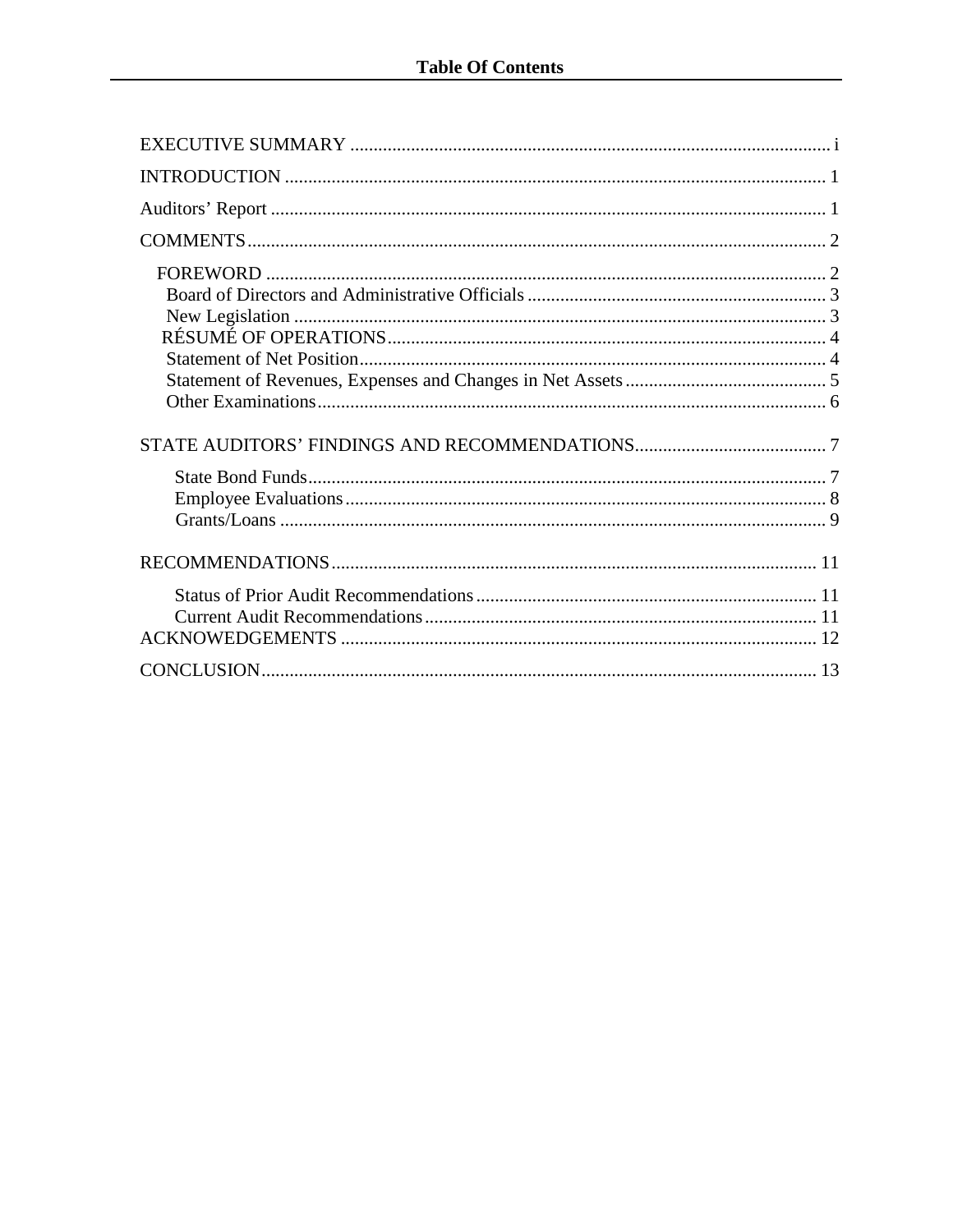#### **August 2, 2019**

#### **EXECUTIVE SUMMARY**

<span id="page-2-0"></span>In accordance with the provisions of Sections 1-122 and 2-90 of the Connecticut General Statutes we have audited certain operations of the Capital Region Development Authority. The objectives of this review were to evaluate the authority's internal controls, compliance with policies and procedures, as well as certain legal provisions, and management practices and operations for the fiscal years ended June 30, 2017 and 2018.

The key findings are presented below:

| Page 7 | The Capital Region Development Authority spent \$4,039,356 of bond funds<br>for the construction of Dillon Stadium prior to the City of Hartford and a<br>professional sports team entering into an agreement, as required by the State<br>Bond Commission and its own board of directors. The Capital Region<br>Development Authority should ensure that it meets the terms of its board of<br>directors and the State Bond Commission prior to spending bond funds.<br>(Recommendation 1.) |
|--------|----------------------------------------------------------------------------------------------------------------------------------------------------------------------------------------------------------------------------------------------------------------------------------------------------------------------------------------------------------------------------------------------------------------------------------------------------------------------------------------------|
| Page 8 | We reviewed personnel records for all 11 authority employees and did not<br>find any current or prior performance appraisals on file. The Capital Region<br>Development Authority should adopt and follow a policy that requires annual<br>written performance evaluations for all permanent employees.<br>(Recommendation 2.)                                                                                                                                                               |
| Page 9 | We reviewed 11 construction loan and grant contracts and found that 3 did<br>not have the required state affidavit forms executed and included in the<br>agreements. The Capital Region Development Authority should strengthen<br>internal controls to ensure that contracts include affidavits required by the<br>General Statutes. (Recommendation 3.)                                                                                                                                    |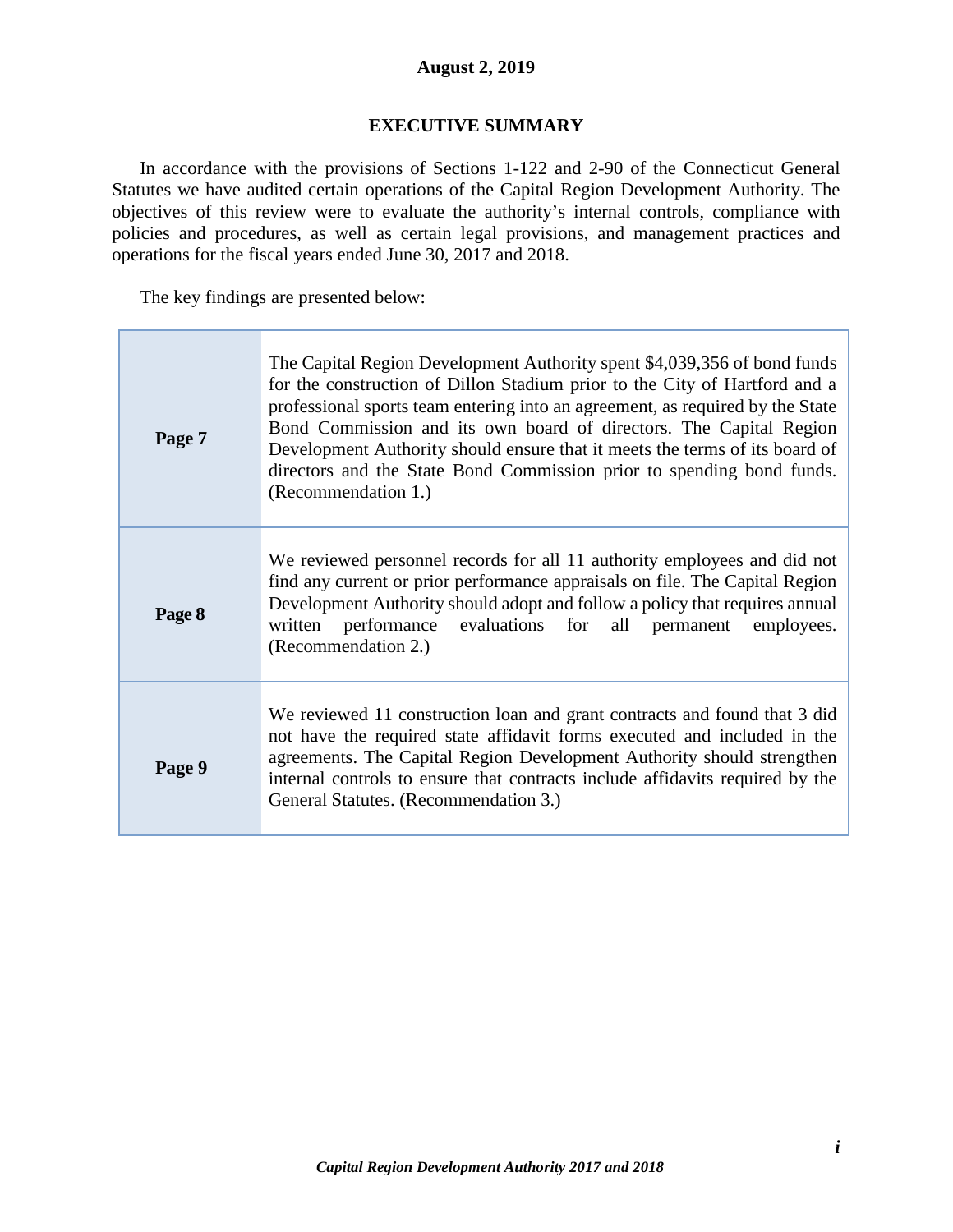### STATE OF CONNECTICUT



AUDITORS OF PUBLIC ACCOUNTS **State Capitol** JOHN C. GERAGOSIAN 210 Capitol Avenue ROBERT J. KANE Hartford, Connecticut 06106-1559

August 2, 2019

#### **AUDITORS' REPORT**

<span id="page-3-1"></span><span id="page-3-0"></span>We have audited certain operations of the Capital Region Development Authority (CRDA) in fulfillment of our duties under Sections 1-122 and 2-90 of the Connecticut General Statutes. The scope of our audit included, but was not necessarily limited to, the years ended June 30, 2017 and 2018. The objectives of our audit were to:

- 1. Evaluate the authority's internal controls over significant management and financial functions;
- 2. Evaluate the authority's compliance with policies and procedures internal to the authority or promulgated by other state agencies, as well as certain legal provisions including but not limited to whether the authority has complied with its regulations concerning affirmative action, personnel practices, the purchase of goods and services, the use of surplus funds and the distribution of loans, grants and other financial assistance, as applicable; and
- 3. Evaluate the effectiveness, economy, and efficiency of certain management practices and operations, including certain financial transactions.

Our methodology included reviewing written policies and procedures, financial records, minutes of meetings, and other pertinent documents; interviewing various personnel of the authority; and testing selected transactions. We obtained an understanding of internal controls that we deemed significant within the context of the audit objectives and assessed whether such controls have been properly designed and placed in operation. We tested certain of those controls to obtain evidence regarding the effectiveness of their design and operation. We also obtained an understanding of legal provisions that are significant within the context of the audit objectives, and we assessed the risk that illegal acts, including fraud, and violations of contracts, grant agreements, or other legal provisions could occur. Based on that risk assessment, we designed and performed procedures to provide reasonable assurance of detecting instances of noncompliance significant to those provisions.

We conducted our audit in accordance with the standards applicable to performance audits contained in Government Auditing Standards, issued by the Comptroller General of the United States. Those standards require that we plan and perform our audit to obtain sufficient, appropriate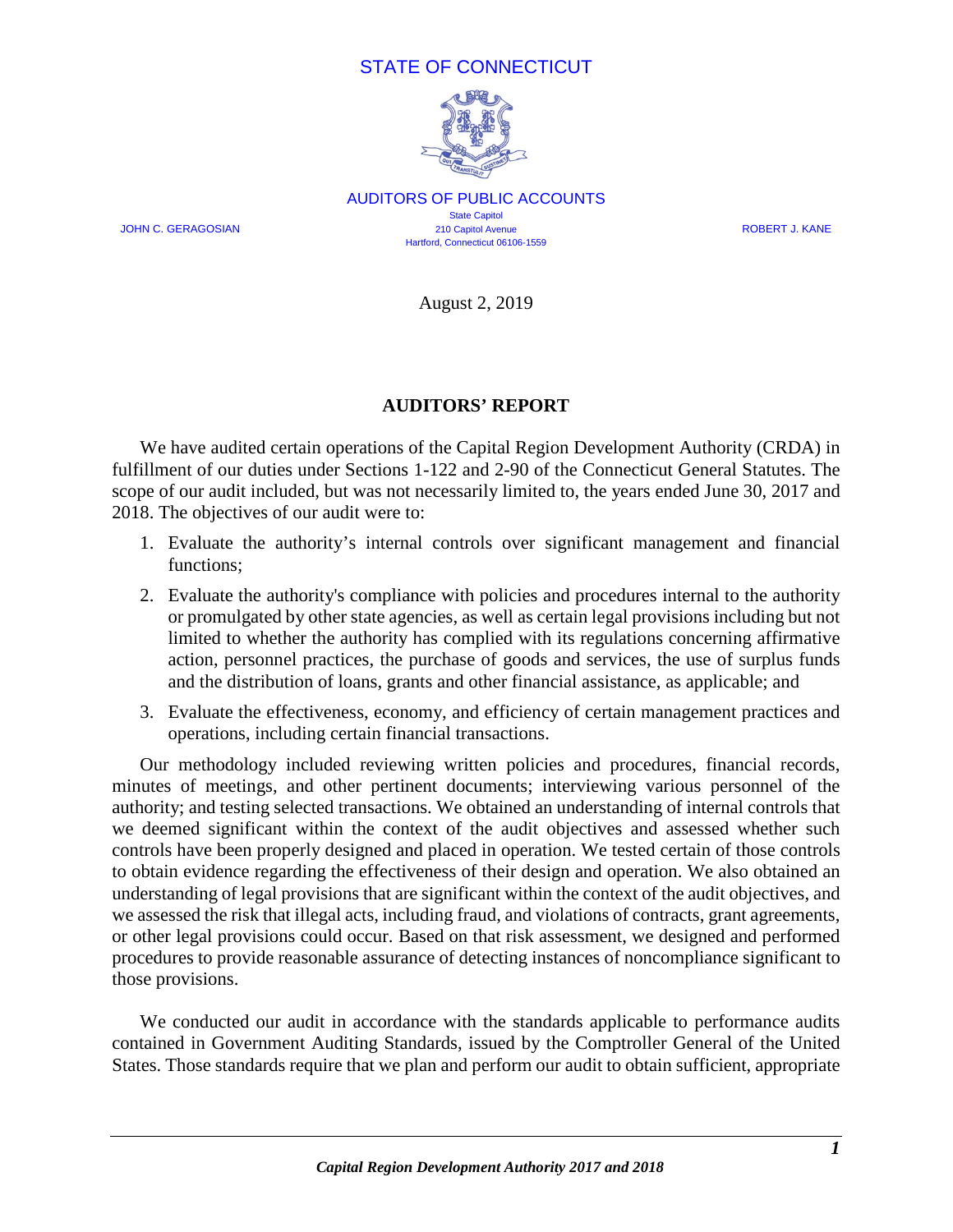evidence to provide a reasonable basis for our findings and conclusions based on our audit objectives. We believe that the evidence obtained provides such a basis.

The accompanying Résumé of Operations is presented for informational purposes. This information was obtained from various available sources including, but not limited to, the authority's management and the state's information systems, and was not subjected to the procedures applied in our audit of the authority. For the areas audited, we identified:

- 1. No Deficiencies in internal controls;
- 2. Apparent noncompliance with policies and procedures or legal provisions; and
- 3. Need for improvement in management practices and procedures that we deemed to be reportable.

<span id="page-4-0"></span>The State Auditors' Findings and Recommendations in the accompanying report presents any findings arising from our audit of the Capital Region Development Authority.

## **COMMENTS**

#### <span id="page-4-1"></span>**FOREWORD**

The Capitol Region Development Authority was established as the successor to the Capital City Economic Development Authority in 2012 under Title 32, Chapter 588x of the General Statutes. As a quasi-public agency under Section 1-120 of the General Statutes, the authority is a body politic and corporate, constituting a public instrumentality and a political subdivision of the state. For financial reporting purposes, the authority is a component unit of the state and its financial statements are included in the State of Connecticut's Comprehensive Annual Financial Report (CAFR).

The purpose of CRDA is to stimulate new investment within the capital region to create a vibrant multidimensional downtown; operate, maintain, and market the Connecticut Convention Center; coordinate the use of all state and municipal planning and financial resources that are available for any capital city project; strengthen Hartford's role as the region's major business and industry employment center and seat of government; manage facilities through contractual agreement; and encourage residential housing development in downtown Hartford.

The authority is responsible for the development and/or management of a number of major area venues, including the XL Center, the Connecticut Convention Center, the Connecticut Science Center, Front Street development, Dillon Stadium, as well as a number of housing projects and parking facilities in the downtown Hartford area. Various contractors manage the day-to-day operations of the various venues and report regularly to CRDA. CRDA is also responsible for managing the Stadium at Rentschler Field on behalf of the State of Connecticut Office of Policy and Management. A memorandum of understanding has been in place since July 1, 2013 detailing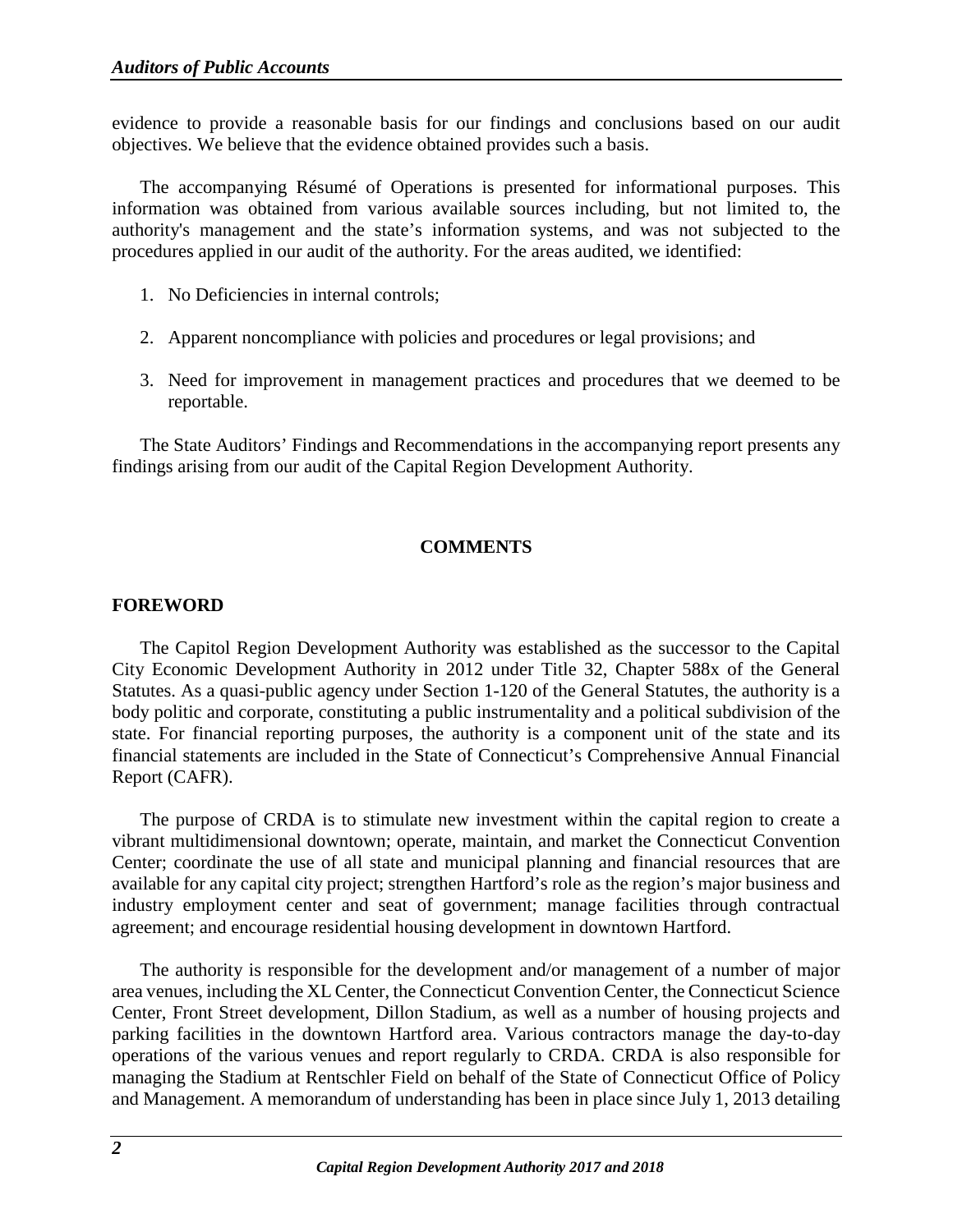CRDA's responsibilities. CRDA has contracted with a venue management firm to manage the dayto-day activities of the stadium.

#### **Board of Directors and Administrative Officials**

In accordance with Section 32-601(b) of the General Statutes, the governing body of the authority consists of 14 members, as follows: 4 that shall serve as ex-officio members, 4 appointed by the Governor, 2 appointed by the mayor of the city of Hartford, 2 appointed by the General Assembly, and 2 that are the mayors of the cities of Hartford and East Hartford.

Members of the board of directors as of June 30, 2018, were as follows:

Appointed members:

| Suzanne Hopgood          | Chairperson      |
|--------------------------|------------------|
| <b>Andy Bessette</b>     | Vice Chairperson |
| David Jorgensen          |                  |
| Joanne Berger-Sweeney    |                  |
| <b>Kiley Gosselin</b>    |                  |
| <b>Glendowlyn Thames</b> |                  |
| Michael Matteo           |                  |
| David Robinson           |                  |

Other members:

| Luke Bronin    | Mayor, City of Hartford      |
|----------------|------------------------------|
| Marcia Leclerc | Mayor, City of East Hartford |

Ex-officio members:

| Benjamin Barnes | Secretary, Office of Policy and Management                     |
|-----------------|----------------------------------------------------------------|
| Catherine Smith | Commissioner, Department of Economic and Community Development |
| Evonne Klein    | Commissioner, Department of Housing                            |
| James Redeker   | Commissioner, Department of Transportation                     |

During the audited period, Sean Fitzpatrick also served as a member of the board of directors.

Michael Freimuth is the current executive director and served in that capacity throughout the audited period.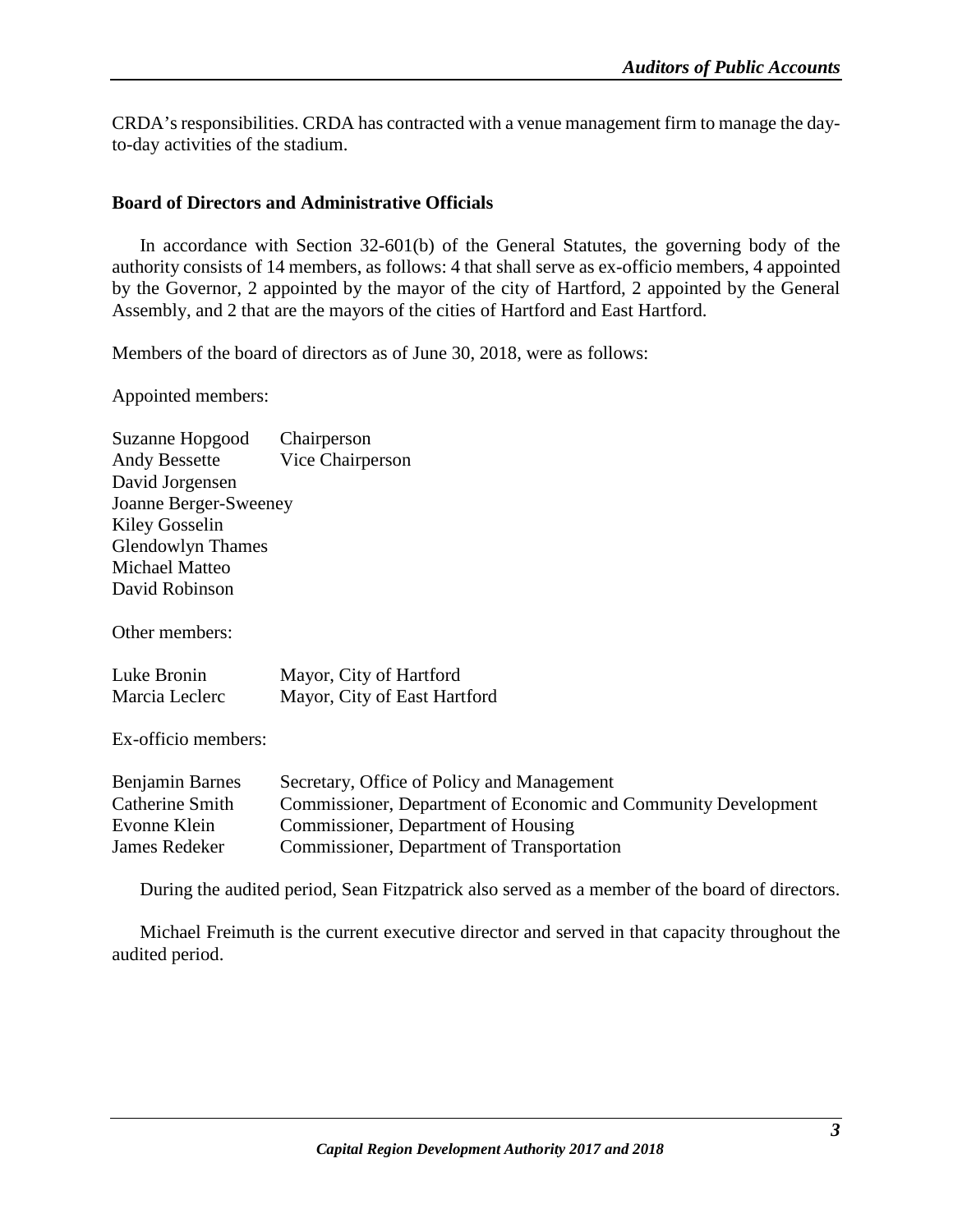#### **New Legislation**

**Public Act 18-137** - Section 11, effective June 11, 2018, eliminated the requirement that the authority contract annually with a person, firm or corporation to perform a compliance audit of the authority's activities during the prior fiscal year.

# <span id="page-6-0"></span>**RÉSUMÉ OF OPERATIONS**

#### **Statement of Net Position**

Based on the authority's audited financial statements, a summary of assets, liabilities and net position for the audited period follows:

|                                           | <b>Fiscal Year Ended June 30,</b> |               |              |               |      |             |
|-------------------------------------------|-----------------------------------|---------------|--------------|---------------|------|-------------|
|                                           | 2016<br>2017                      |               |              |               | 2018 |             |
| <b>Assets</b>                             |                                   |               |              |               |      |             |
| Current assets                            | \$                                | 28,272,909    | $\mathbb{S}$ | 31,083,307    | \$   | 35,230,527  |
| Noncurrent assets                         |                                   | 344,688,525   |              | 337, 245, 158 |      | 337,970,545 |
| <b>Total assets</b>                       | 372,961,434                       |               |              | 368, 328, 465 |      | 373,201,072 |
| <b>Liabilities</b>                        |                                   |               |              |               |      |             |
| Current liabilities                       |                                   | 24,508,425    |              | 22,284,995    |      | 27,180,713  |
| Noncurrent liabilities                    |                                   | 125,219,052   |              | 123,477,774   |      | 122,576,005 |
| <b>Total liabilities</b>                  |                                   | 149,727,477   |              | 145,762,769   |      | 149,756,718 |
| <b>Net Position</b>                       |                                   |               |              |               |      |             |
| Net investment in capital assets          |                                   | 174,524,727   |              | 167, 323, 359 |      | 161,079,913 |
| Restricted                                |                                   | 40,901,083    |              | 47,596,900    |      | 12,638,495  |
| Unrestricted                              |                                   | 7,808,147     |              | 7,645,437     |      | 6,727,556   |
| <b>Total net position</b>                 |                                   | 223, 233, 957 |              | 222,565,696   |      | 223,444,354 |
| <b>Total Liabilities and Net Position</b> | \$                                | 372,961,434   | \$           | 368,328,465   | \$   | 373,201,072 |

The authority's total assets decreased by \$4.633 million in fiscal year 2016-2017 or approximately 1%, and increased by \$4.873 million, or 1%, in fiscal year 2017-2018. The fluctuations were primarily due to timing differences within the housing loan portfolio draw schedules.

The authority is able to issue its own bonds, bond anticipation notes, and other obligations to achieve the purposes outlined in Section 32-602 of the General Statutes. Obligations of the authority are not deemed to constitute debt of the state. As of June 30, 2018, the authority was authorized to issue up to \$122,500,000 in bonds and other obligations. As of June 30, 2018, the authority issued \$110,000,000 in 4 series of parking and energy fee revenue bonds, the proceeds of which provided financing for the Adriaen's Landing project. CRDA also entered into a \$12,500,000 loan agreement with the Travelers Indemnity Company prior to the audited period.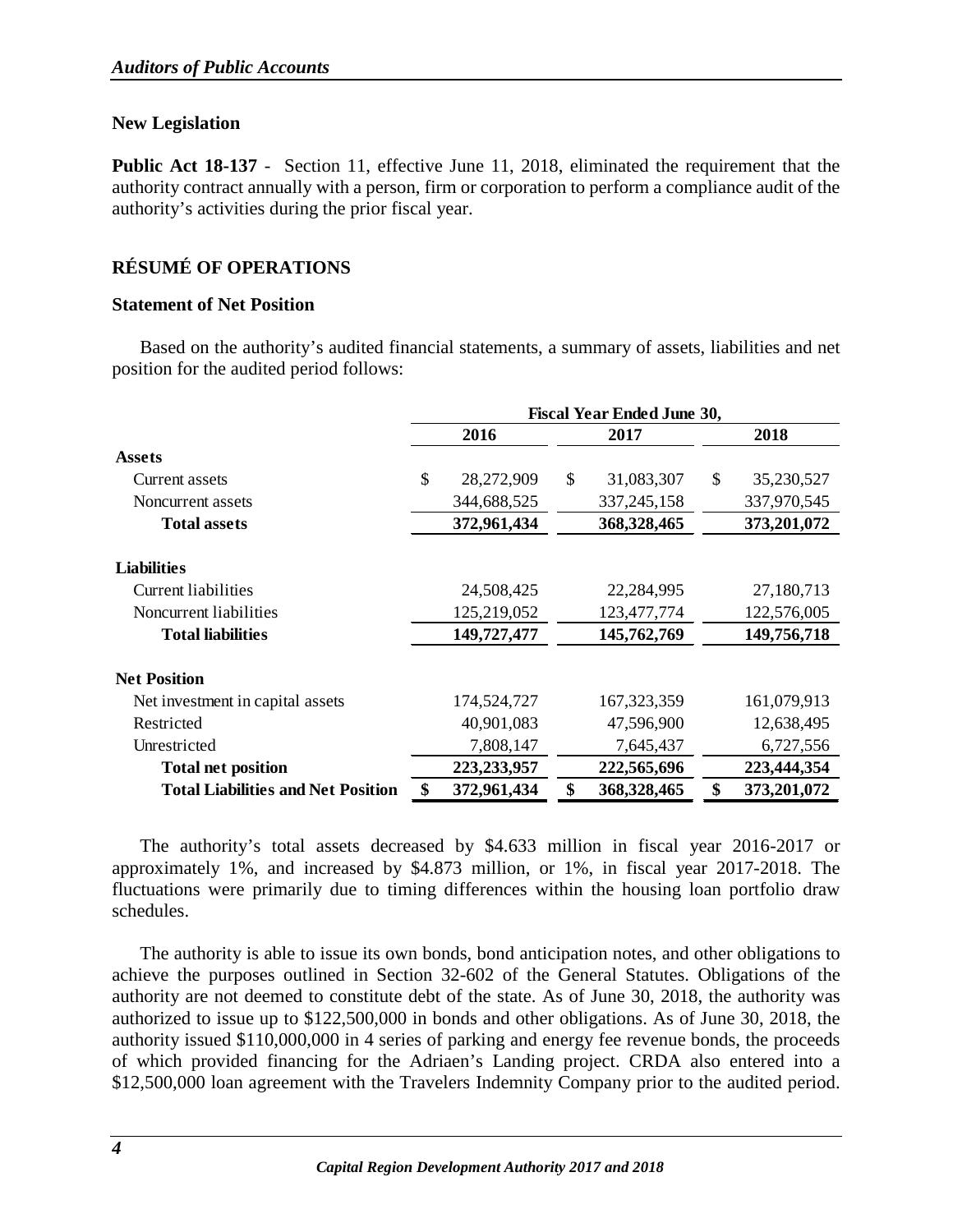As of June 30, 2018, the authority's bonds outstanding totaled \$79,029,000. Loans outstanding totaled \$7,549,000 as of June 30, 2018.

Pursuant to the provisions of Section 32-608 of the General Statutes, the state and the authority entered into a contractual assistance agreement equal to the amount of the annual debt service on the outstanding bonds. The authority is required to reimburse the state for any assistance received under this contract utilizing parking and energy fee revenues. For the fiscal years 2017-2018 and 2016-2017, amounts available from parking and energy fee revenues to reimburse the state for contract assistance payments were \$3,231,900 and \$2,216,406, respectively, less than the amounts required to fully reimburse the state. As of June 30, 2018, the authority is obligated to repay \$40,149,791 in contract assistance.

#### **Statement of Revenues, Expenses and Changes in Net Assets**

Based on the authority's audited financial statements, a summary of revenues, expenses and changes in net assets for the audited period follows:

|                                             | <b>Fiscal Year Ended June 30,</b> |             |    |             |                 |
|---------------------------------------------|-----------------------------------|-------------|----|-------------|-----------------|
|                                             |                                   | 2016        |    | 2017        | 2018            |
| <b>Operating Revenues:</b>                  |                                   |             |    |             |                 |
| <b>Grants-State of Connecticut</b>          | \$                                | 7,333,291   | \$ | 6,379,121   | \$<br>6,301,621 |
| <b>Combined Facilities</b>                  |                                   | 39,212,821  |    | 38,653,583  | 38,624,724      |
| Other Operating Revenue                     |                                   | 218,880     |    | 45,400      | 466,635         |
| <b>Total Operating Revenues</b>             |                                   | 46,764,992  |    | 45,078,104  | 45,392,980      |
| <b>Operating Expenses</b>                   |                                   |             |    |             |                 |
| Personnel and General                       |                                   | 1,279,987   |    | 1,598,044   | 1,491,090       |
| Pension Expenses                            |                                   | 616,205     |    | 634,953     | 691,349         |
| <b>Combined Facilities</b>                  |                                   | 38,641,856  |    | 38,052,974  | 39,474,365      |
| Depreciation and amortization Expense       |                                   | 11,829,709  |    | 12,530,327  | 13,069,853      |
| <b>Total Operating Expenses</b>             |                                   | 52,367,757  |    | 52,816,298  | 54,726,657      |
| <b>Income (Loss) from Operations</b>        |                                   | (5,602,765) |    | (7,738,194) | (9,333,677)     |
| <b>Non-Operating Revenue (Expense)</b>      |                                   |             |    |             |                 |
| Interest Income                             |                                   | 372,417     |    | 432,220     | 705,522         |
| <b>Interest Expense</b>                     |                                   | (2,175,208) |    | (2,390,496) | (2,637,631)     |
| <b>Non-Operating Revenue</b>                |                                   |             |    |             |                 |
| (Expense), net                              |                                   | (1,802,791) |    | (1,958,276) | (1,932,109)     |
| Capital Contributions - State of CT         |                                   | 3,853,894   |    | 2,339,333   | 4,737,671       |
| Transfer - State of CT Housing Loan Program |                                   | 4,882,813   |    | 6,688,876   | 7,406,773       |
| <b>Change in Net Position</b>               | \$                                | 1,331,151   | \$ | (668, 261)  | \$<br>878,658   |

The State of Connecticut provides an operational grant to fund the authority's payroll and administrative costs. The authority carries forward any unexpected balances. Grants from the state also include funding to assist with the operations of the Convention Center, XL Center, Front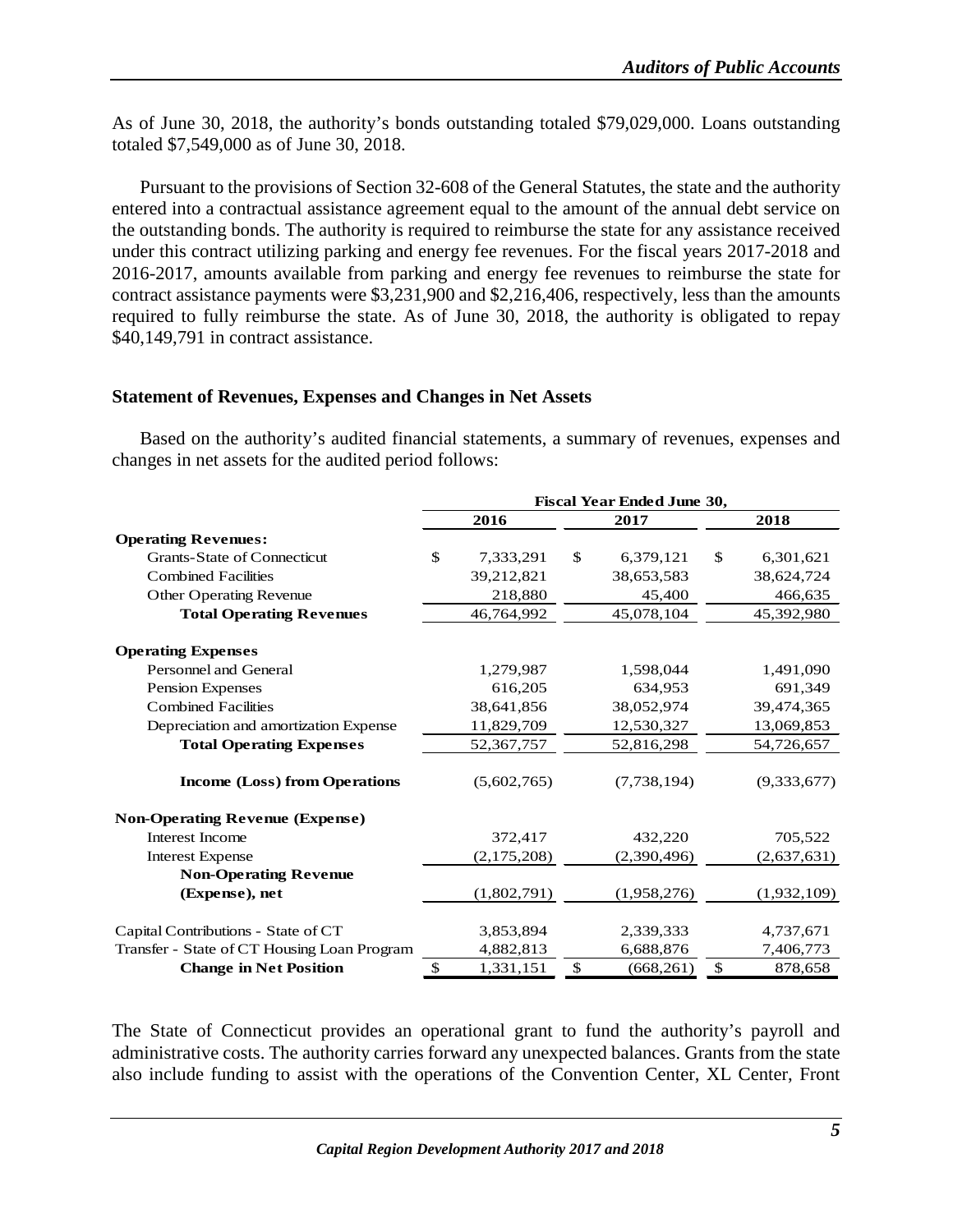Street District, and support for the Connecticut Tennis Center. Revenues from combined facilities decreased by \$559,238 in fiscal year 2016-2017 when compared to fiscal year 2015-2016, primarily driven by decreased event revenues at the XL Center offset by increases in event and ancillary revenues at the Convention Center and the related parking facility revenue over the prior year.

During fiscal year 2013-2014, the State of Connecticut Bond Commission, through the Special Revenue Bond Fund, established \$60 million in funding for CRDA to provide grants or loans to encourage residential housing development under the State of Connecticut Housing Loan Program, as provided in Section 32-617g of the General Statutes. In fiscal year 2014-2015, the State of Connecticut Bond Commission established an additional \$30 million to provide for the acquisition of property in Hartford. In fiscal years 2015-2016, 2016-2017, and 2017-2018, the authority established \$50,000,000 per year for the purposes and uses in Section 32-602 of the Connecticut General Statues. A summary of amounts established for CRDA use and amounts formally allocated follows:

|                           | Fiscal Year Ended June 30, |              |              |              |              |
|---------------------------|----------------------------|--------------|--------------|--------------|--------------|
|                           | 2014                       | 2015         | 2016         | 2017         | 2018         |
| <b>Amount Established</b> | \$60,000,000               | \$30,000,000 | \$50,000,000 | \$50,000,000 | \$50,000,000 |
| Allocated as of FYE 18    | 58.942.627                 | 26,750,000   | 31.340.000   | 16.360,000   | 500,000      |
| Unallocated as of FYE 18  | <sup>\$</sup><br>1.057.373 | \$ 3.250,000 | \$18,660,000 | \$33,640,000 | \$49,500,000 |

#### **Other Examinations**

An independent public accounting firm audited the CRDA financial statements for the years under review. The audits provided opinions that the financial statements presented fairly, in all material respects, the financial position of the Capital Region Development Authority for the audited period, and the results of the operations and cash flows during that period in conformity with accounting principles generally accepted in the United States of America.

The independent public accounting firm also separately audited the financial statements for the operations of the Stadium at Rentschler Field for the years under review. The auditors found that the financial statements presented fairly, in all material respects, the financial positions of the facility operations.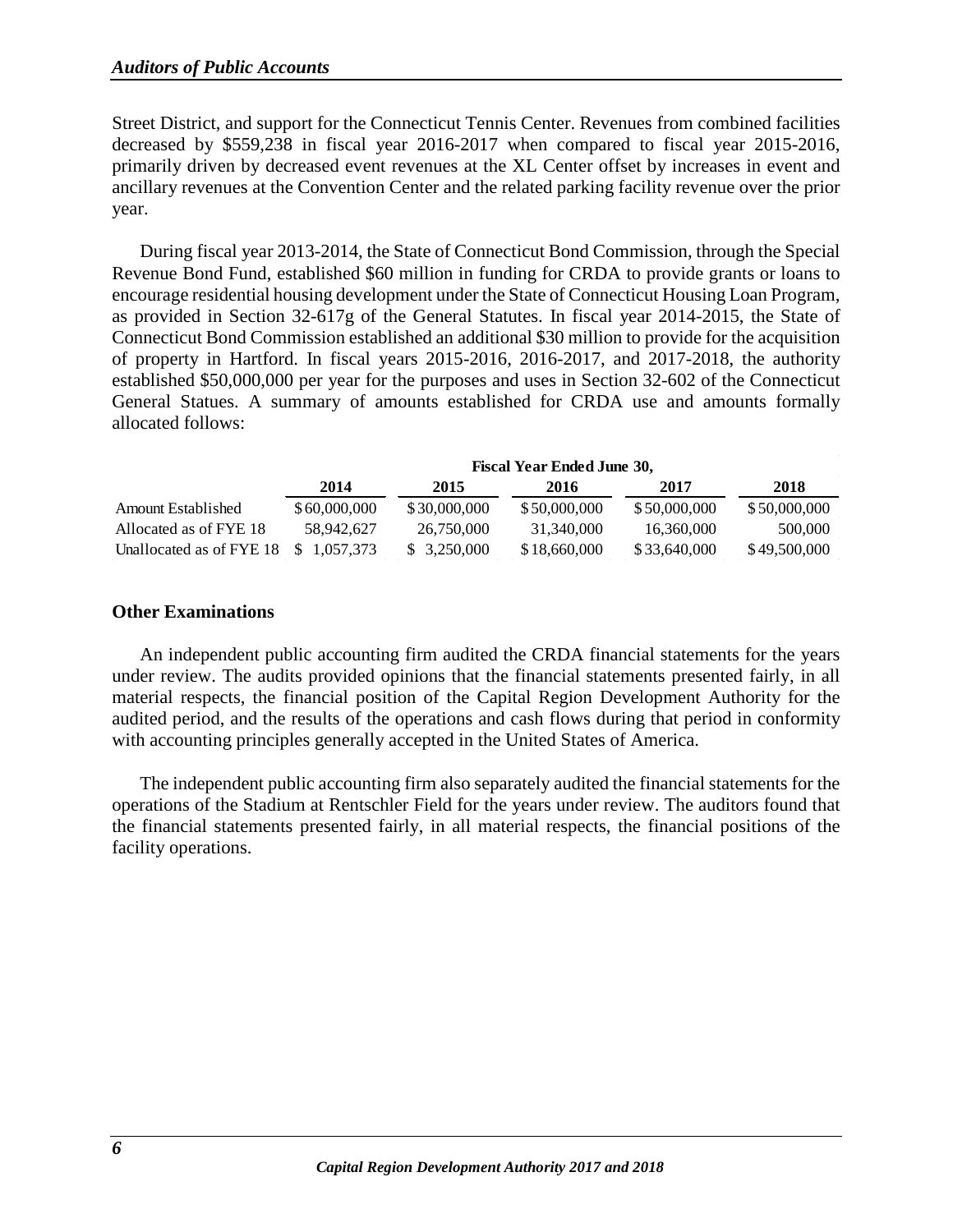# **STATE AUDITORS' FINDINGS AND RECOMMENDATIONS**

# <span id="page-9-0"></span>**State Bond Funds**

| Criteria:                   | The State of Connecticut Bond Commission authorized the Capital<br>Region Development Authority to<br>bond<br>use<br>funds<br>for<br>citywide/neighborhood oriented projects outside the core downtown<br>Hartford area. The CRDA Board of Directors and State Bond<br>Commission must approve each specific project prior to CRDA<br>expending the funds.                                                                                                                                                                                                                                                                                                                                        |
|-----------------------------|---------------------------------------------------------------------------------------------------------------------------------------------------------------------------------------------------------------------------------------------------------------------------------------------------------------------------------------------------------------------------------------------------------------------------------------------------------------------------------------------------------------------------------------------------------------------------------------------------------------------------------------------------------------------------------------------------|
| Condition:                  | The State Bond Commission and CRDA Board of Directors approved<br>the use of \$10,000,000 in state bond funds for the construction and<br>renovation of Dillon Stadium in Hartford. The approval was subject to<br>the City of Hartford entering into an agreement to license the stadium<br>to a professional sports team. CRDA spent \$4,039,356 of these state<br>bond funds for the construction of the stadium between July 20, 2018<br>and February 24, 2019 without an executed agreement in place between<br>the City of Hartford and a professional sports team. The City of Hartford<br>subsequently entered into an agreement with a professional sports team<br>on February 25, 2019. |
| Effect:                     | The authority did not comply with the State Bond Commission and its<br>board of directors' requirement that an executed agreement be in place<br>prior to spending bond funds.                                                                                                                                                                                                                                                                                                                                                                                                                                                                                                                    |
| Cause:                      | It appears that the agreement between the City of Hartford and the<br>professional sports team (Hartford Athletic) was delayed while<br>contractual details were being worked out. Management moved forward<br>with the project without an executed agreement in place.                                                                                                                                                                                                                                                                                                                                                                                                                           |
| <b>Prior Audit Finding:</b> | This finding has not been previously reported.                                                                                                                                                                                                                                                                                                                                                                                                                                                                                                                                                                                                                                                    |
| Recommendation:             | The Capital Region Development Authority should ensure that it meets<br>the terms of its board of directors and the State Bond Commission prior<br>to spending bond funds. (See Recommendation 1.)                                                                                                                                                                                                                                                                                                                                                                                                                                                                                                |
| Agency Response:            | "Appreciating the uniqueness of this project, CRDA nonetheless agrees<br>with the recommendation.                                                                                                                                                                                                                                                                                                                                                                                                                                                                                                                                                                                                 |
|                             | CRDA believed that (1) the Hartford City Council Resolution (April 9,<br>2018) authorizing an agreement with the Hartford Sports Group, a<br>professional soccer franchise; (2) the License Agreement between the<br>City and CRDA authorizing the reconstruction of the stadium (June 8,<br>2018); as well as (3) the USL's acceptance of the HSG franchise (July                                                                                                                                                                                                                                                                                                                                |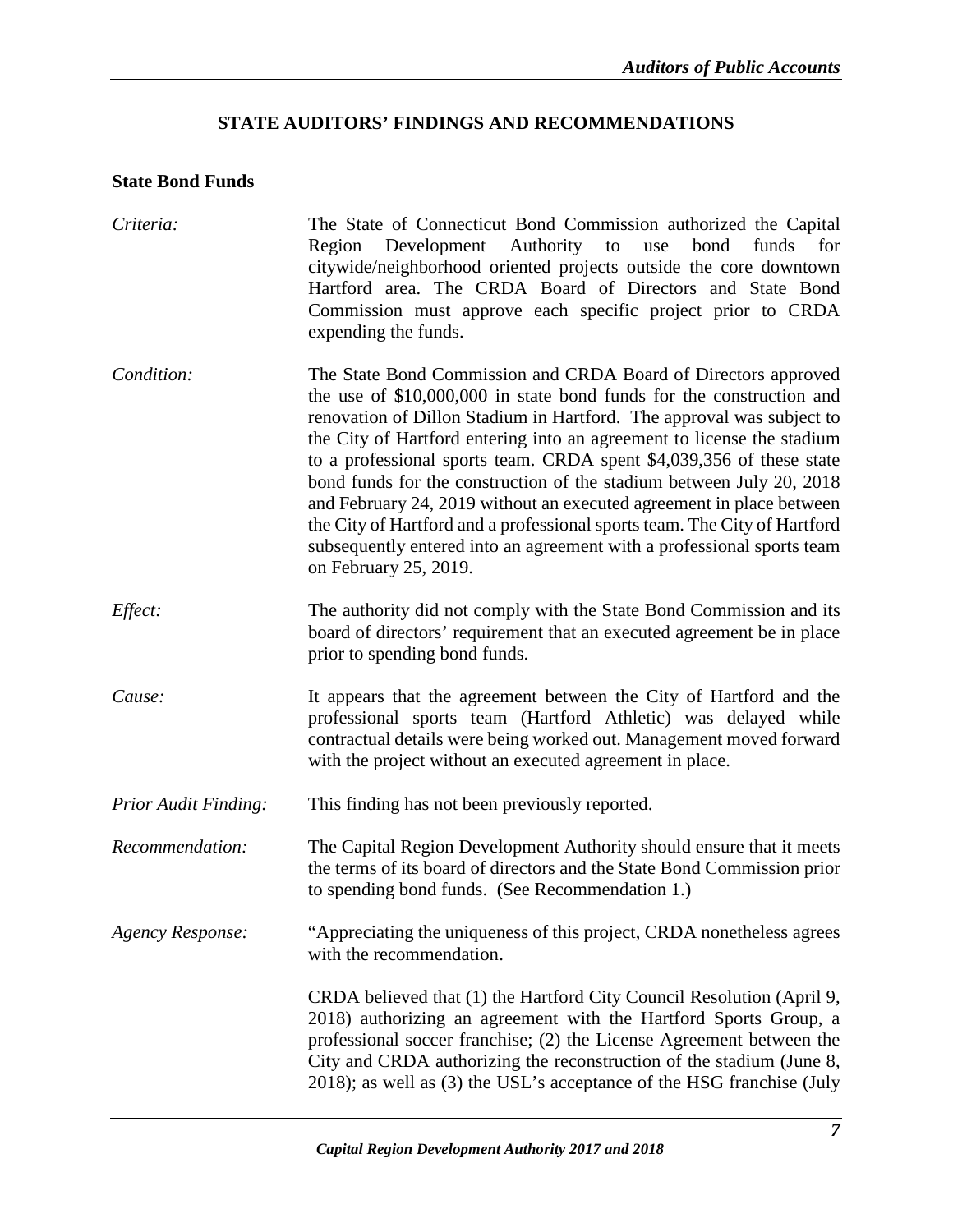11, 2018) as the critical approvals necessary prior to the CRDA's first expenditure of funds (July 26, 2018)

The execution of the agreement between the City of Hartford and HSG franchise did lag (not getting final signature until February 25, 2019) due to matters of form, not substance. But the project had to proceed to honor the very understandings of the actions and agreements noted above.

Members of the CRDA Board, which includes the Secretary of OPM as well as the Hartford Mayor and City Council President were routinely briefed on both the status of the construction and the various legal and funding agreements either within monthly Venue Committee meetings or at full board meetings including April 19, May 11, May 24, June 1, June 11, June 21 September 7, September 20, October 10, October 18, November 2, December 6, 2018 and January 10, and February 14, 2019."

#### **Performance Evaluations**

| Criteria:                   | The authority's personnel policy and procedures manual does not<br>require written performance evaluations for employees. Sound business<br>practices suggest that regular written evaluations are necessary to<br>support pay increases for positive performance or potential disciplinary<br>action for poor performance. |
|-----------------------------|-----------------------------------------------------------------------------------------------------------------------------------------------------------------------------------------------------------------------------------------------------------------------------------------------------------------------------|
| Condition:                  | We reviewed personnel records for all 11 authority employees and did<br>not find any current or prior performance appraisals on file.                                                                                                                                                                                       |
| Effect:                     | The authority cannot adequately support pay increases or potential<br>disciplinary action without proper documentation of job performance.                                                                                                                                                                                  |
| Cause:                      | The authority changed its policy during the audited period to no longer<br>require written performance evaluations for its employees.                                                                                                                                                                                       |
| <b>Prior Audit Finding:</b> | This finding has been previously reported in the last audit report<br>covering the fiscal years ended June 30, 2015 to 2016.                                                                                                                                                                                                |
| Recommendation:             | The Capital Region Development Authority should adopt and follow a<br>policy that requires annual written performance evaluations for all<br>permanent employees. (See Recommendation 2.)                                                                                                                                   |
| <b>Agency Response:</b>     | "We do not agree with the comment. In response to a comment<br>previously reported by the auditors, CRDA management responded<br>that: "CRDA is a small authority consisting of 11 employees who work<br>closely with each other routinely on a daily basis. All pay increases are                                          |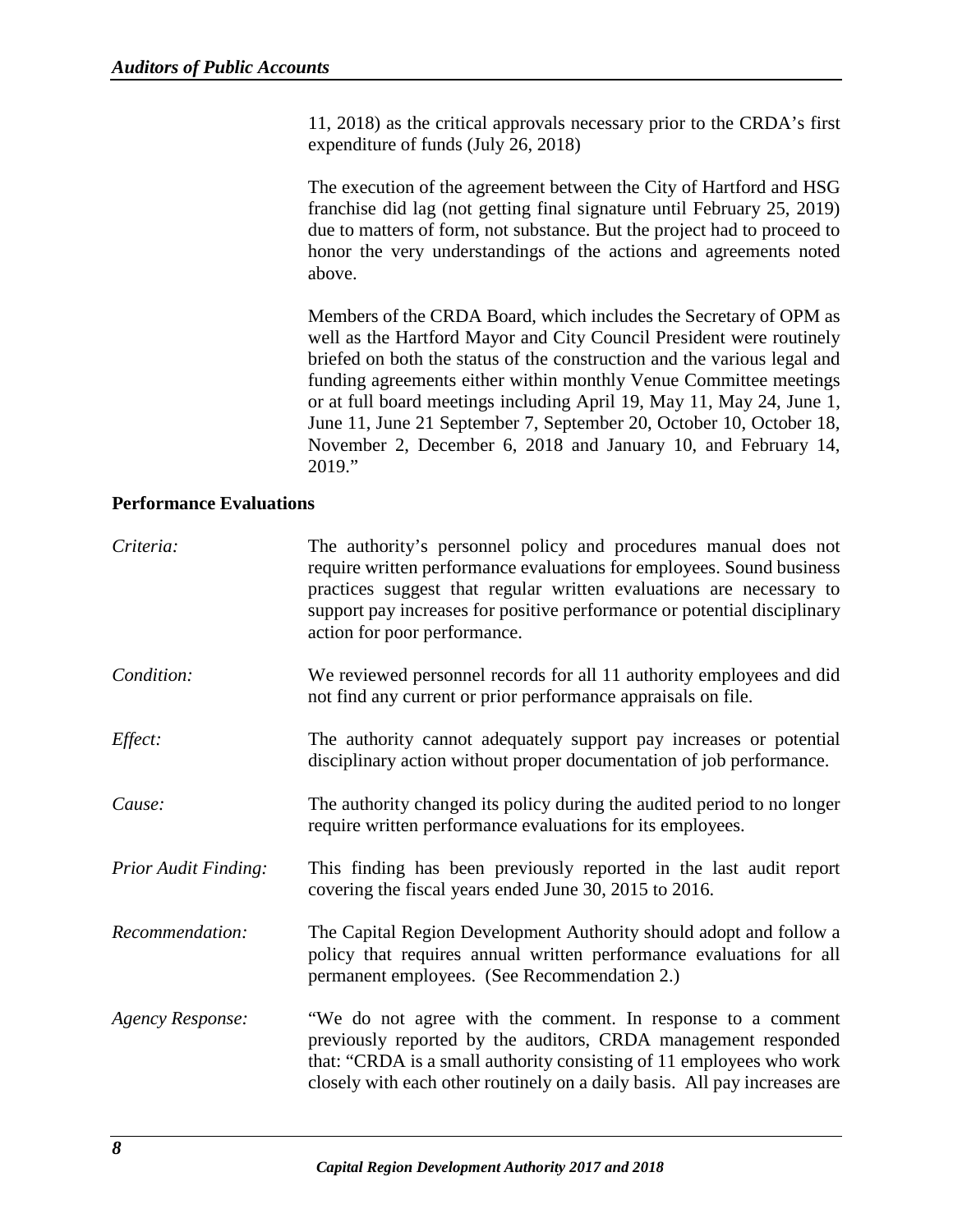approved by the Executive Director upon Board of Director's notification. CRDA will continue to provide employees with timely and on-the-spot feedback as needed. CRDA will discuss this course of action with its Board of Directors and implement any additional Board recommendations." This in-depth review with the CRDA Board occurred on September 20, 2018 at which time the CRDA Board discussed and adopted its current Personnel Policy and Procedures Manual. CRDA management has operated in accordance with its Personnel Policy and Procedures Manual and its CRDA Board directives."

*Auditors' Concluding Comments:* We are not indicating that CRDA management has not operated within its current policies and procedures. We recommend that the authority should adopt and follow a policy that requires annual written performance evaluations for all permanent employees. Sound business practices suggest that regular written evaluations are necessary to support pay increases for positive performance or potential disciplinary action for poor performance.

#### **Grants/Loans**

| Criteria:            | Connecticut statutes require quasi-public agencies to obtain certain<br>affidavits and certifications when entering into any type of contract,<br>including construction loans and grant agreements valued at \$50,000 or<br>more. Section 9-612 of the General Statutes requires an executed<br>affidavit relating to campaign contributions by state contractors and<br>Section 4-252 requires an executed affidavit with respect to gifts from<br>state contractors. Section 4a-60 requires an affidavit regarding non-<br>discrimination in state contracting. Additionally, the authority's own<br>policies state that any award of a contract by the authority is subject to<br>all state contracting requirements applicable to quasi-public agencies. |
|----------------------|---------------------------------------------------------------------------------------------------------------------------------------------------------------------------------------------------------------------------------------------------------------------------------------------------------------------------------------------------------------------------------------------------------------------------------------------------------------------------------------------------------------------------------------------------------------------------------------------------------------------------------------------------------------------------------------------------------------------------------------------------------------|
| Condition:           | We reviewed 11 construction loan and grant contracts and found that 3<br>did not have the required affidavit forms executed and included in the<br>agreements. As a result, 9 out of 33 affidavits were missing for all loans<br>and grants reviewed.                                                                                                                                                                                                                                                                                                                                                                                                                                                                                                         |
| Effect:              | The authority did not comply with the General Statutes or its own<br>policies relating to affidavit requirements in loan and grant agreements.                                                                                                                                                                                                                                                                                                                                                                                                                                                                                                                                                                                                                |
| Cause:               | There was a lack of managerial oversight.                                                                                                                                                                                                                                                                                                                                                                                                                                                                                                                                                                                                                                                                                                                     |
| Prior Audit Finding: | This finding has not been previously reported.                                                                                                                                                                                                                                                                                                                                                                                                                                                                                                                                                                                                                                                                                                                |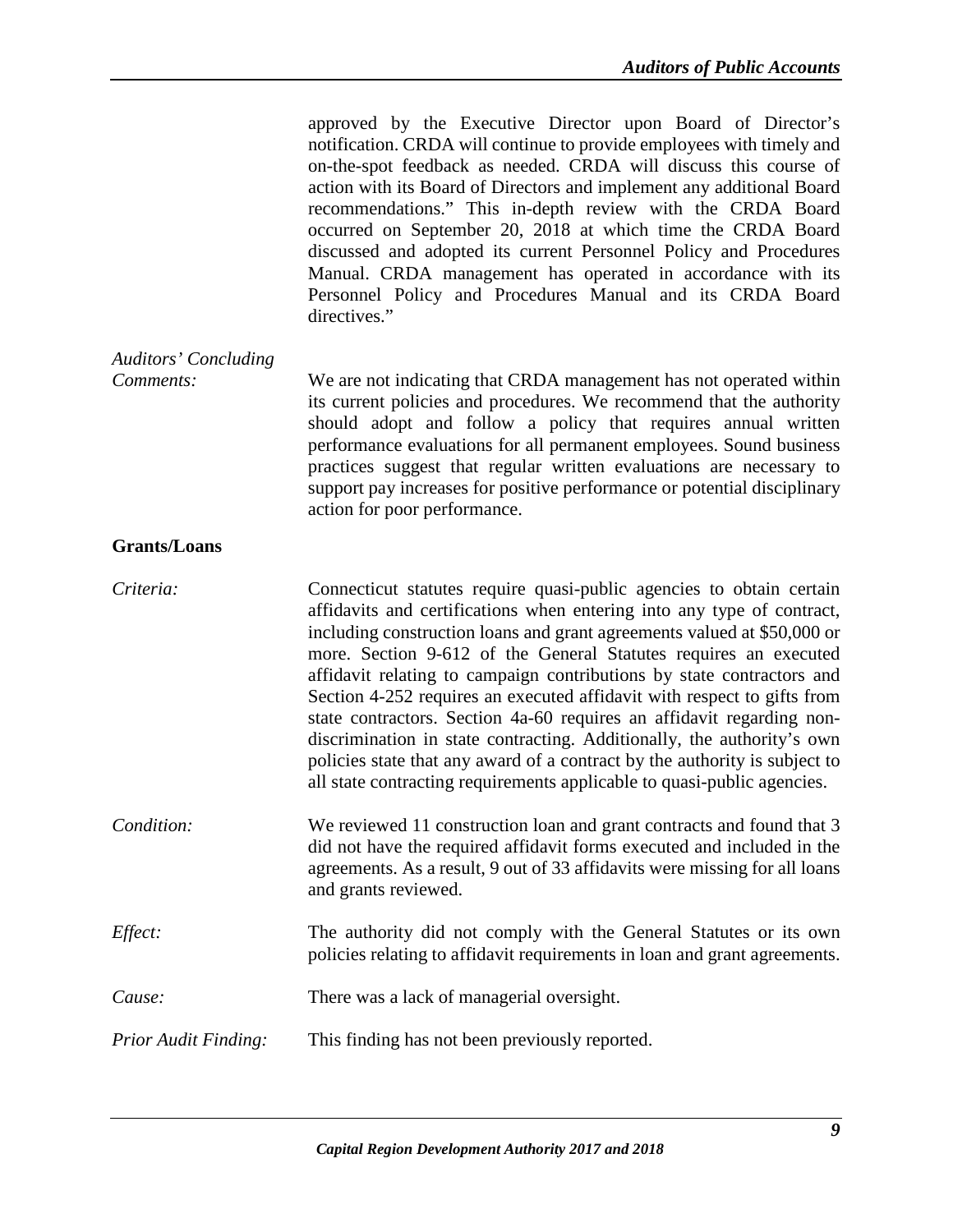| Recommendation:         | The Capital Region Development Authority should strengthen internal<br>controls to ensure that contracts include affidavits required by the<br>General Statutes. (See Recommendation 3.)                                                                                                                                                                                                                                                                                             |
|-------------------------|--------------------------------------------------------------------------------------------------------------------------------------------------------------------------------------------------------------------------------------------------------------------------------------------------------------------------------------------------------------------------------------------------------------------------------------------------------------------------------------|
| <b>Agency Response:</b> | "We agree with the comment. CRDA takes its commitment to be in<br>compliance with state legislation very seriously. From time to time,<br>CRDA outsources legal contract work in relation to grants and loans.<br>One of these outsourced legal firms did not obtain the proper affidavits<br>when preparing loan and grant agreements and the missing documents<br>were not realized by CRDA. All proper affidavits have been requested.<br>CRDA will ensure continued compliance." |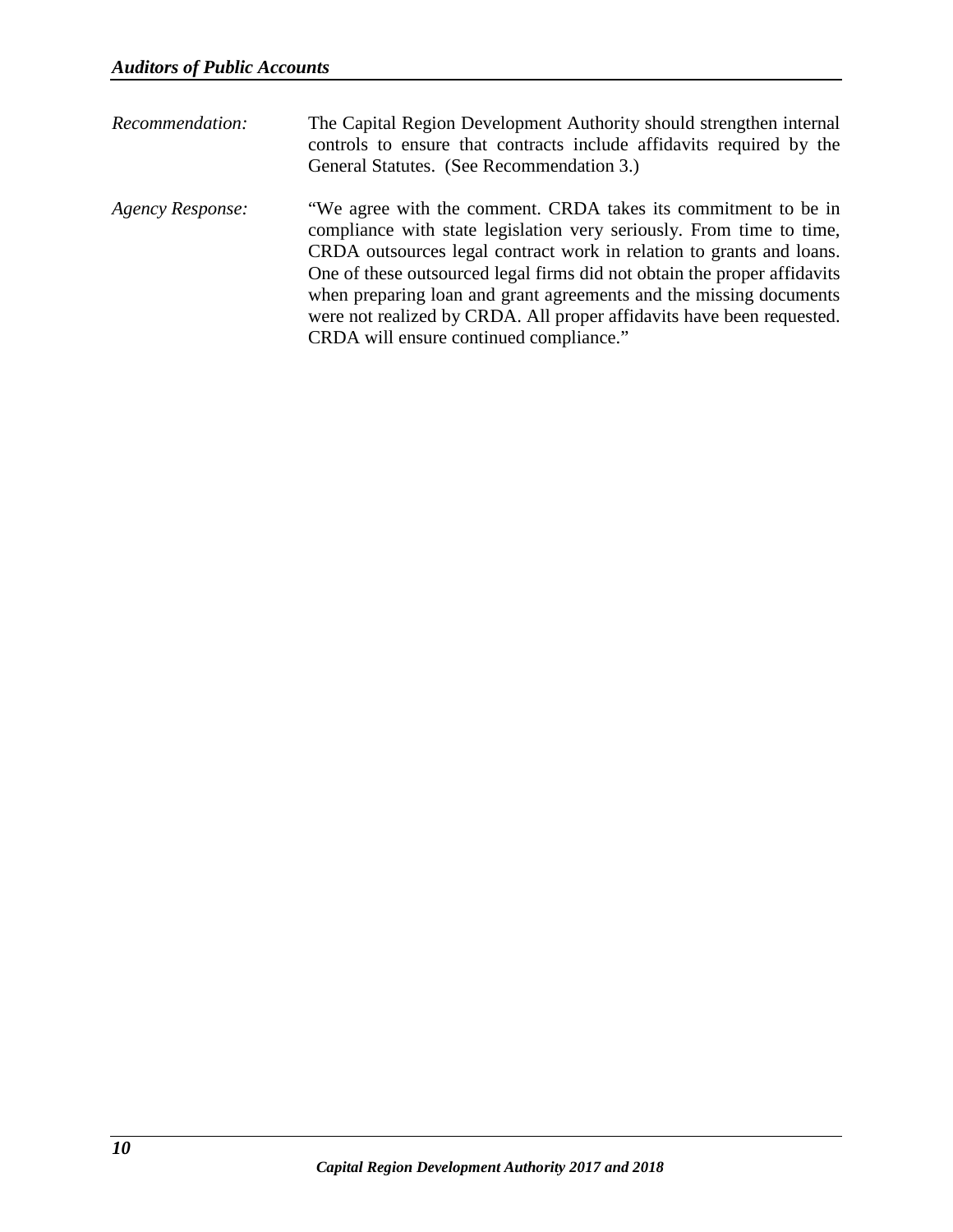#### **RECOMMENDATIONS**

<span id="page-13-0"></span>Our prior audit report on the Connecticut Region Development Authority contained one recommendation. The recommendation has been repeated or restated with modifications during the current audit. The following is a summary of the action taken on the prior recommendation.

#### <span id="page-13-1"></span>**Status of Prior Audit Recommendations**

• The Capital Region Development Authority should complete written annual performance evaluations for all permanent employees in accordance with its Personnel Policy and Procedures Manual. **We continued to note exceptions regarding performance evaluations; the recommendation will be modified and repeated. (See Recommendation 2.)**

#### <span id="page-13-2"></span>**Current Audit Recommendations**

**1. The Capital Region Development Authority should ensure that it meets the terms of its board of directors and the State Bond Commission prior to spending bond funds.**

Comment:

The Capital Region Development Authority spent \$4,039,356 of bond funds for the construction of Dillon Stadium prior to the City of Hartford and a professional sports team entering into an agreement, as required by the State Bond Commission and its own board of directors.

**2. The Capital Region Development Authority should adopt and follow a policy that requires annual written performance evaluations for all permanent employees.**

Comment:

Our review disclosed that the authority did not complete annual employee evaluations.

#### **3. The Capital Region Development Authority should strengthen internal controls to ensure that contracts include affidavits required by the General Statutes.**

Comment:

We reviewed 11 construction loan and grant contracts and found that 3 did not have the required affidavit forms executed and included in the agreements. As a result, 9 out of 33 affidavits were missing for all loans and grants reviewed.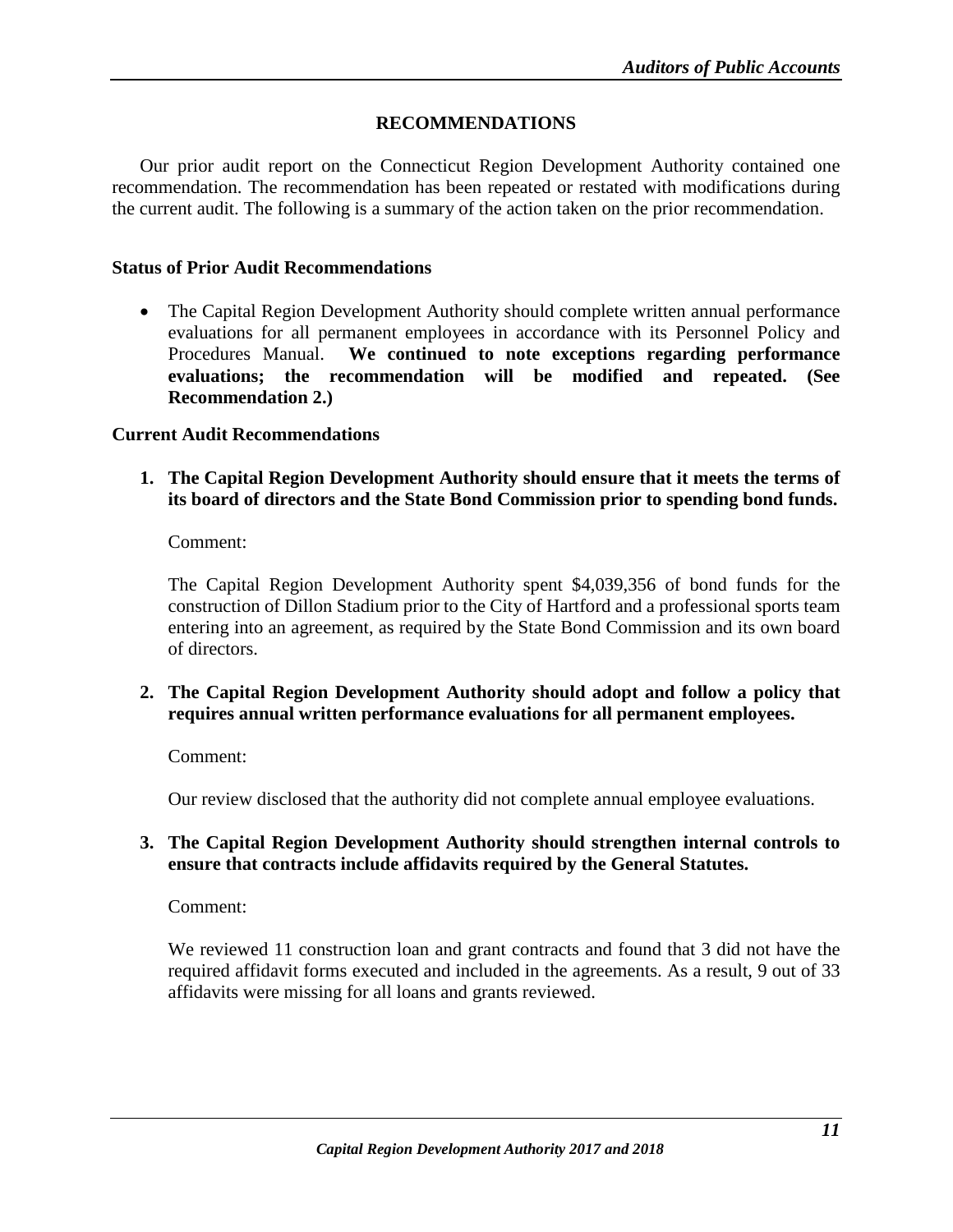# **ACKNOWEDGEMENTS**

<span id="page-14-0"></span>The Auditors of Public Accounts would like to recognize the auditors who contributed to this report:

David Tarallo Taulant Baci